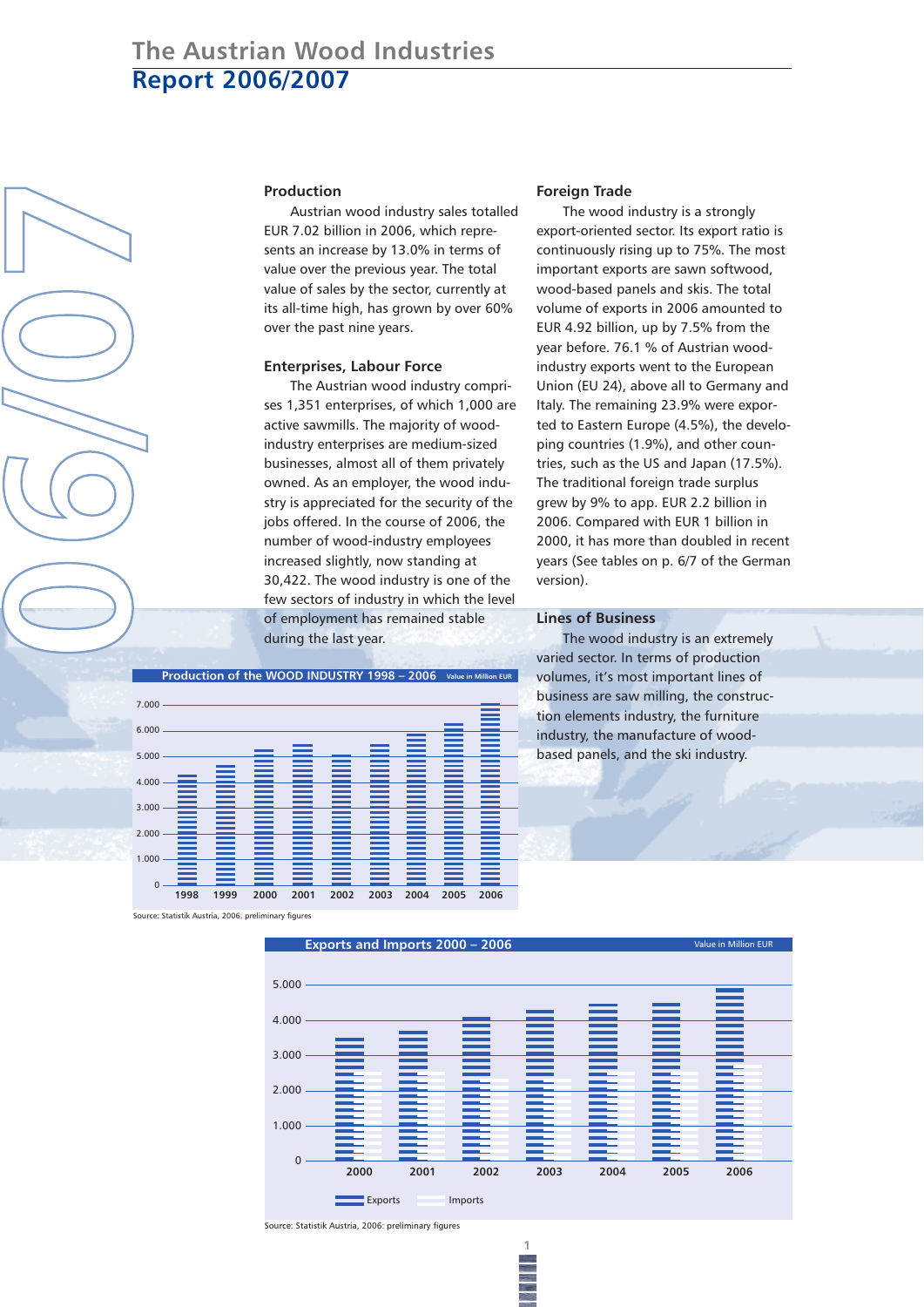## **Construction Elements Industry**

Total sales of the construction elements industry in 2006 amounted to EUR 2 billion, up by 20.3% from the year before. Within the construction-related sector, most of the individual lines of business have been performing well. The production of windows, the most important line of business, increased in 2006 to EUR 365.37 million by 17.2%. At the same time, the production of prefabricated wooden houses also increased, its total value now standing at EUR 461.72 million, i.e. up by 23.9%. Production of doors grew by 8.4% to EUR 243.37 million. Demand for wood floorings (parquet and plank floorings) continued to increase in 2006, the total production value amounting to EUR 165.1 million, i.e. up by 21%. Glued laminated timber elements continued their positive performance, growing by 16.9% to EUR 253.7 million in the year under review.

### **Foreign Trade**

Exports of **windows** developed remarkably also in 2006, increasing by 28.7% in terms of volume and by 27.9% in terms of value to EUR 46.85 million. At the same time, imports increased strongly by 21.0% in terms of volume and by 30.8% in terms of value, reaching a total of EUR 15.56 million (see Table on p. 16).

In the year under review, imports of **doors** increased by 1.86% in volume and decreased by 6.3% in value. However, exports of doors increased by 13.7% in volume and by 6.4% in value. Overall, doors worth EUR 22.19 million were exported. (see table on p. 16).

Exports of **wood floorings** continued to take a highly positive development. Parquet flooring exports reached a value of EUR 233.92 million (+19.8%), with the volume of exports exceeding the previous year's level by 22.3%. Imports rose by 4.7% in terms of value, now standing at EUR 93.41 million, but decreased by 7.0% in terms of volume (see table on p. 16).

**Laminated timber** exports increased by 20.1% in volume and by 25.7% in value to EUR 287.94 million in 2006. Laminated timber worth over EUR 20.00 million was imported in the year under review (see Table on p. 17).

### **Furniture Industry**

In 2006 Austrian furniture production reached a total value of EUR 2.95 billion (up by 9.5% to the year before, see Table on p. 19). Growing volumes were reported for office and shop furniture, as well as other furniture. Office and shop furniture increased to a volume of EUR 459 million by 6.1%. Living furniture increased by 39.6% to a value of EUR 263 million. However, seating furniture decreased by 0.6% to a total value of EUR 728 million and kitchen furniture by 1.3% to EUR 259 million. As regards other furniture, the positive trend continued with a 18.7% rate of growth.



### **Foreign Trade**

**2**

Compared with 2005, exports by the Austrian furniture industry decreased by 2.4% (EUR 1.14 billion). Goods worth EUR 846 million were sold to other countries of the European Union (EU 24). Germany and Italy continue to be the most important markets for Austrian exporters. The volume of exports to Italy have been growing by 8.5% over the full year while the exports to Germany decreased by 25.4%. Imports of furniture to Austria also decreased by 3.6%, their total value standing at EUR 1.10 billion (see diagrams on p. 20 and 21).

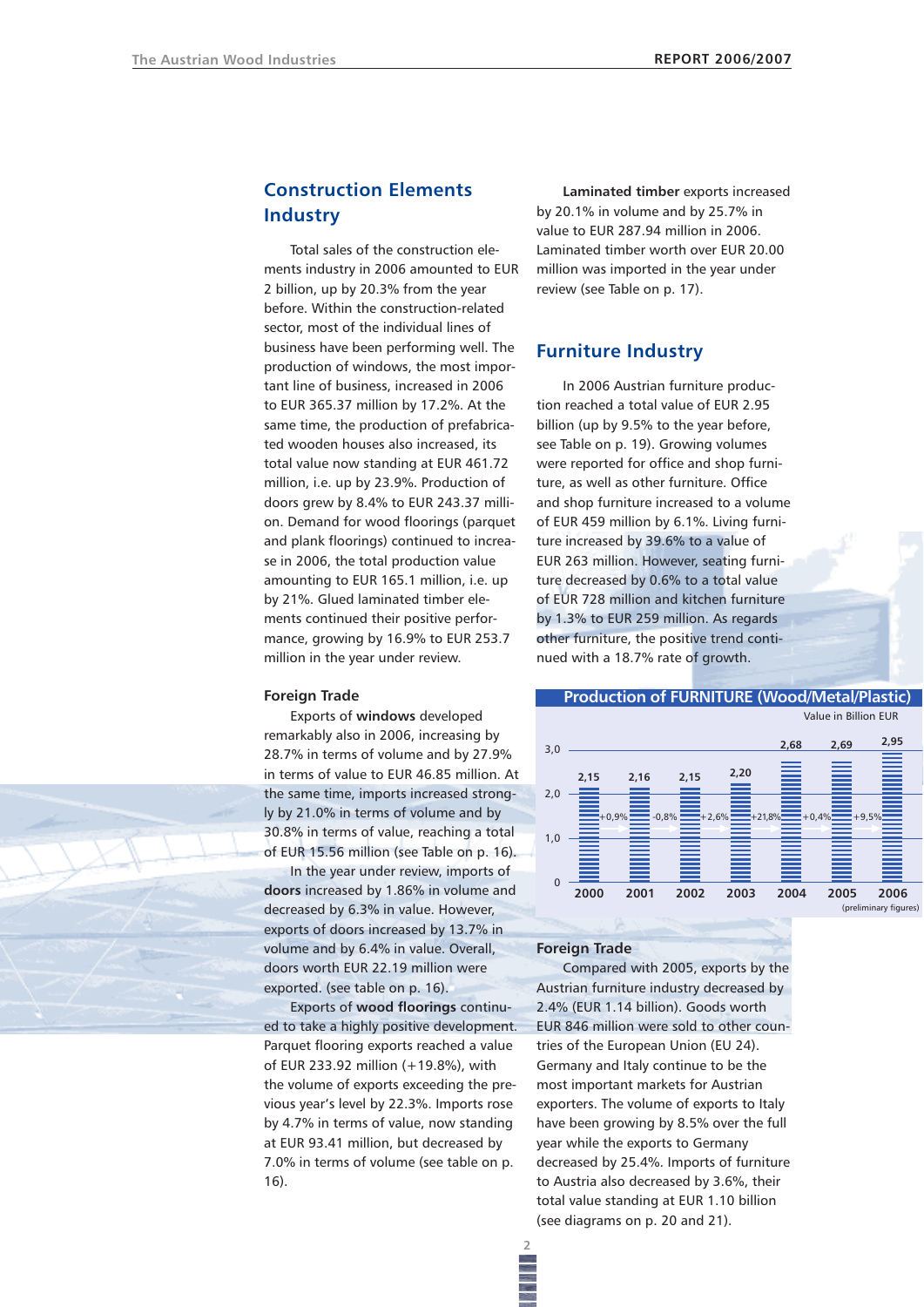

### **Wood-Based Panel Industry**

The signs back in 2005 that business volumes would pick up in the following year turned out to be correct. However, the well developed drive and competitiveness of the Austrian panel industry were severely tested in 2006 by developments on the timber markets. Even so, the Austrian panel industry saw total sales of chipboard, MDF and fibreboard climb still further to about EUR 903 million. As in previous years, an important factor in this was further growth in processing and refining operations. According to the preliminary figures for foreign trade 2006 was once again a successful year for exports, with the good news being that quantitative growth was clearly outstripped by qualitative gains – a further indication of the trend towards high quality product ranges. An evaluation of the export markets continues to point to healthy developments in those of the new EU member states and Eastern Europe as a whole. Overseas exports remain considerable. The bulk of exported goods continue to go to the EU – with Germany and Italy heading the markets there.

#### **Foreign Trade**

The companies of the particle and fibre board industry are making a substantial and positive contribution to the Austrian balance of trade. According to the preliminary foreign trade figures published by Statistics Austria, a further increase of the foreign trade surplus is to be expected. For 2006, a surplus of more than EUR 600 million has been reported.

### **International**

The companies of the Austrian particle, MDF and fibre board industry are mostly family-owned. A high export ratio and a large volume of investments in international locations testify to the success story of the Austrian particle and fibre board industry.

### **Solid-Wood Panels**

In the year under review the export of solid wood panels has increased by 8.0% compared to the year 2005 and is now worth EUR 157.9 million. Imports have increased by 12.6% amounting to EUR 82.8 million (see table on page 26).

### **Saw Milling Industry**

In the year under review, sales by the Austrian saw milling industry continued to exceed the EUR 2 billion marks (EUR 2.08 billion). Sawn wood production amounted to 10.5 million  $m<sup>3</sup>$  due to a lack in the round wood supply (see Table on p. 28). Over the past decade, the production of sawn wood in Austria has grown by more than 40%. The annual volume of timber delivered to Austrian sawmills totalled 17.2 million  $m<sup>3</sup>$  of round wood, including  $6.03$  million m<sup>3</sup> of imported timber. The 40 biggest sawmills account for approx. 90% of the total production. 65% of the total amount of sawn wood is produced by the 10 largest mills.

### **Foreign Trade**

Sawn softwood exports decreased to approx.  $6.64$  Million m<sup>3</sup> in 2006 (2005: 7.11 Million m<sup>3</sup>). In terms of value, exports amounted to approx. EUR 1.2 billion (see Tables on p. 28/29). The most important market is Italy, accounting for about 66 % of Austrian exports. In the year under review, 4.39 million m<sup>3</sup> of sawn softwood were exported to Italy



Source: Statistik Austria, 2006: preliminary figures

**3**